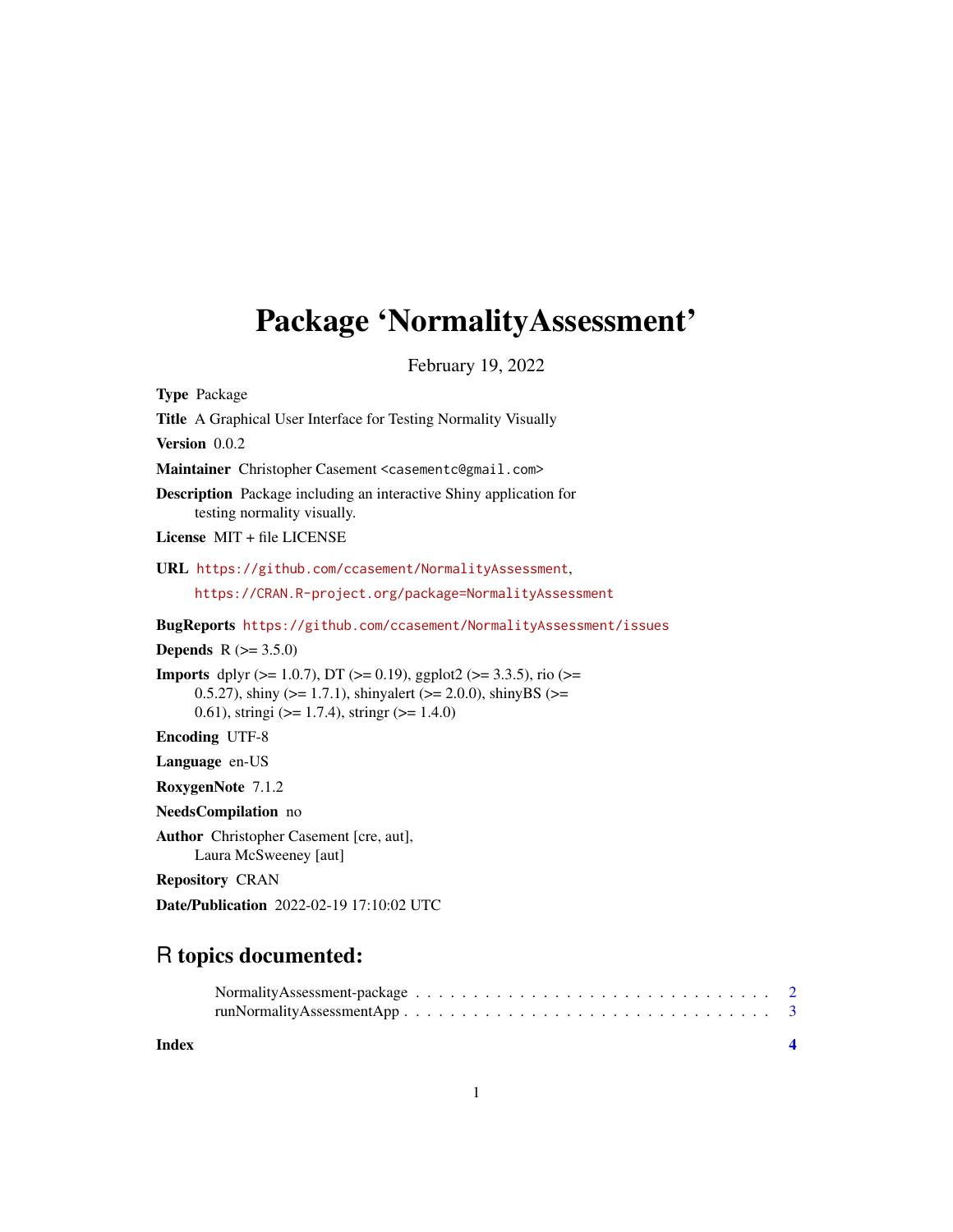```
NormalityAssessment-package
```
*NormalityAssessment: A Graphical User Interface for Testing Normality Visually*

#### **Description**

The NormalityAssessment package creates plots for assessing normality. The methods implemented are based on recent development made in graphical inference. In the app, the features in the 'Explore Simulated Data' tab enable the user to run the Rorschach procedure, and those in the 'Include Your Data' tab allow the user to run the line-up procedure.

#### Details

Package: NormalityAssessment Type: Package Version: 0.0.2 Date: 2022-02-18 Depends:  $R (= 3.5.0)$ Imports: dplyr, DT, ggplot2, rio, shiny, shinyalert, shinyBS, stringi, stringr License: MIT BugReports: https://github.com/ccasement/NormalityAssessment/issues Encoding: UTF-8

#### Function

• [runNormalityAssessmentApp](#page-2-1)

#### Author(s)

Christopher Casement Department of Mathematics Fairfield University <casementc@gmail.com>

Laura McSweeney Department of Mathematics Fairfield University

#### See Also

Useful links:

- <https://github.com/ccasement/NormalityAssessment>
- <https://CRAN.R-project.org/package=NormalityAssessment>
- Report bugs at <https://github.com/ccasement/NormalityAssessment/issues>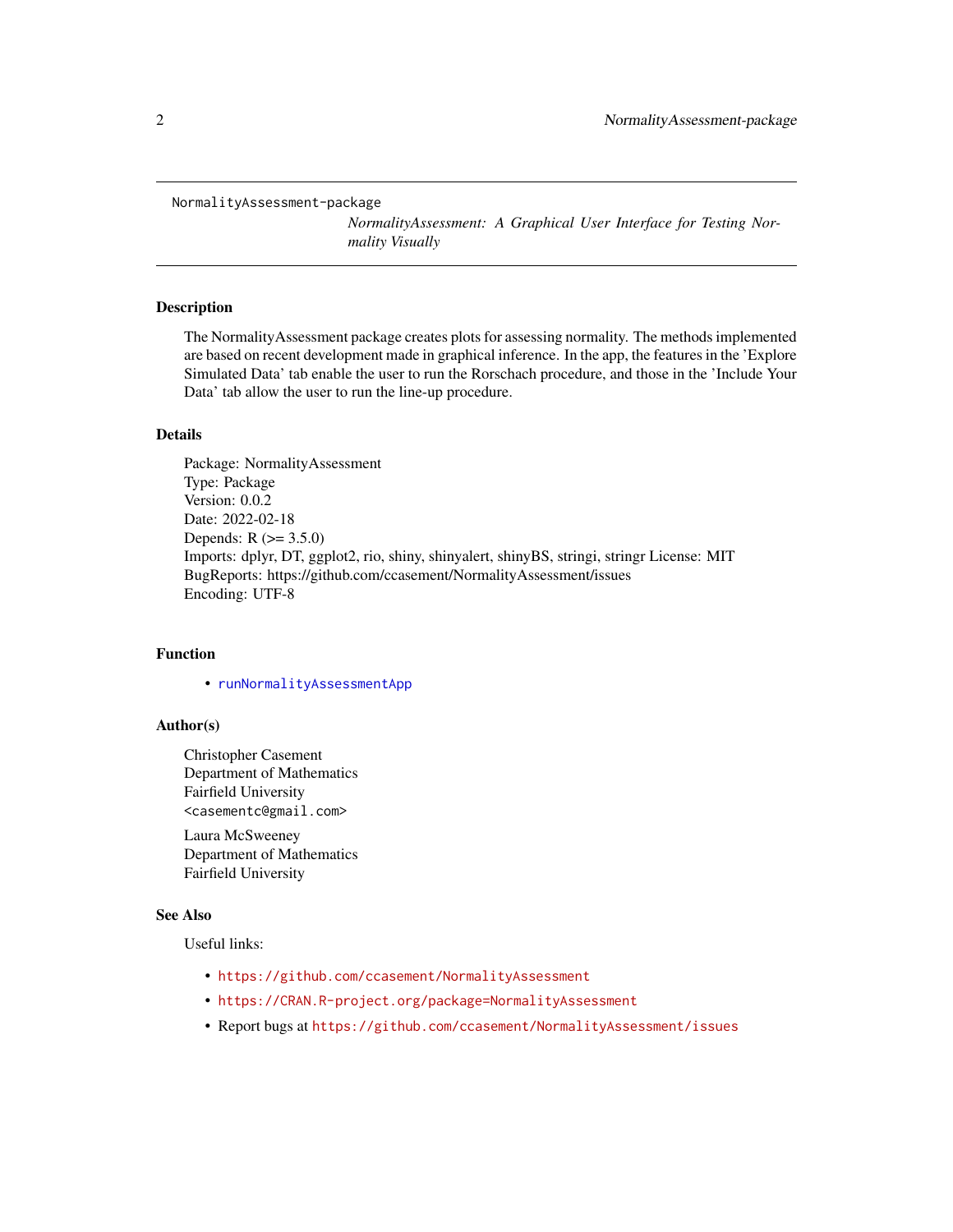<span id="page-2-1"></span><span id="page-2-0"></span>runNormalityAssessmentApp

*Run the NormalityAssessment Shiny application*

#### Description

Runs the NormalityAssessment Shiny application.

#### Usage

runNormalityAssessmentApp()

#### Value

There is no return value.

#### Author(s)

Christopher Casement Department of Mathematics Fairfield University <casementc@gmail.com>

Laura McSweeney Department of Mathematics Fairfield University

#### References

Buja, A., Cook, D., Hofmann, H., Lawrence, M., Lee, E. K., Swayne, D. F., & Wickham, H. (2009). Statistical inference for exploratory data analysis and model diagnostics. Philosophical Transactions of the Royal Society of London A: Mathematical, Physical and Engineering Sciences, 367(1906), 4361-4383.

Majumder, M., Hofmann, H., & Cook, D. (2013). Validation of visual statistical inference, applied to linear models. Journal of the American Statistical Association, 108(503), 942-956.

Wickham, H., Cook, D., Hofmann, H., & Buja, A. (2010). Graphical inference for infovis. IEEE Transactions on Visualization and Computer Graphics, 16(6), 973-979.

#### Examples

- ## only run the app in an interactive R session
- if (interactive()) {runNormalityAssessmentApp()}